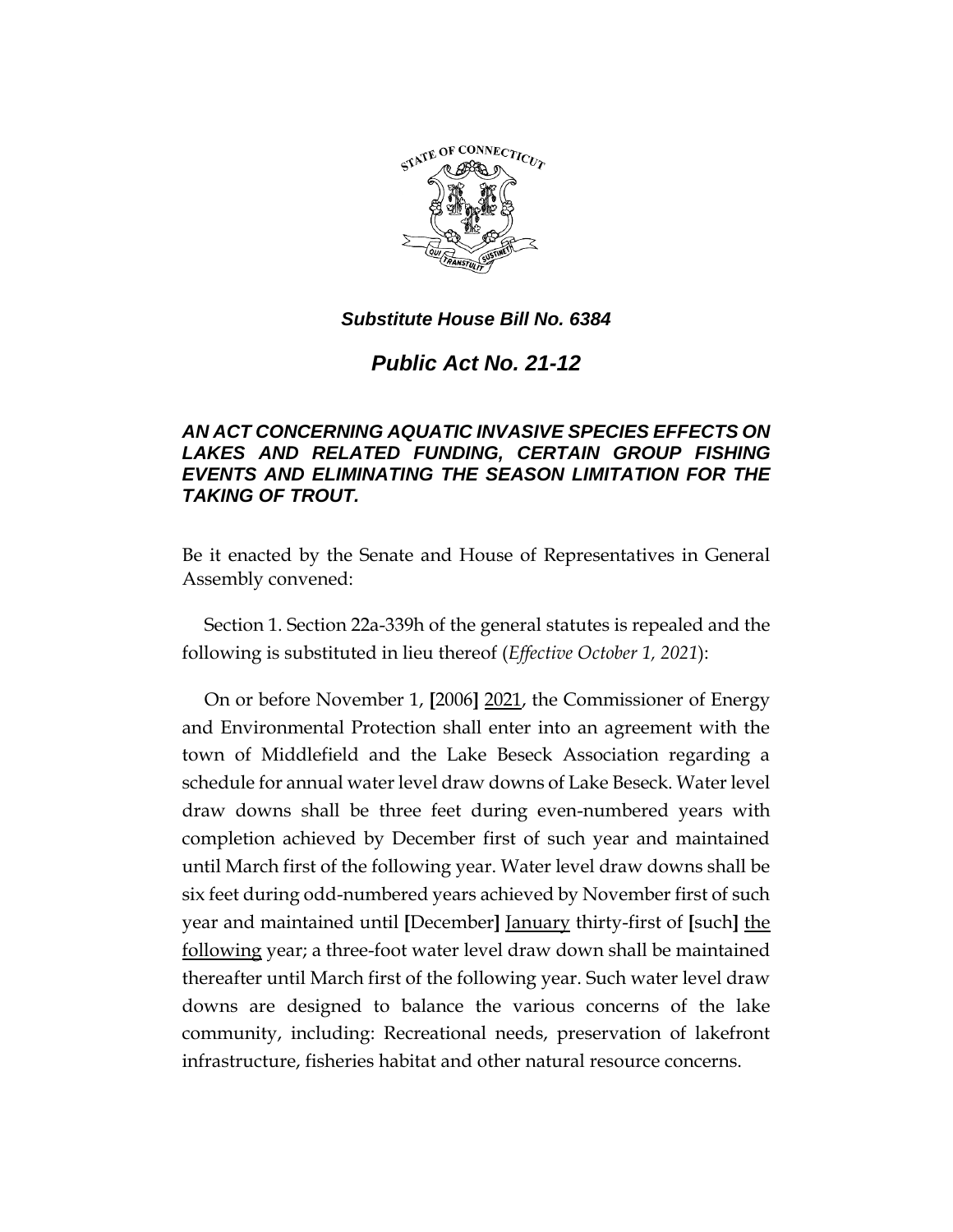Sec. 2. (*Effective from passage*) Not later than October 1, 2021, the Commissioner of Energy and Environmental Protection shall submit a report, in accordance with section 11-4a of the general statutes, to the joint standing committee of the General Assembly having cognizance of matters relating to the environment on the amount of revenue collected from the Aquatic Invasive Species fees authorized pursuant to section 14-21bb of the general statutes and the number, value and purpose of any grants to municipalities and not-for-profit organizations awarded from the Connecticut Lakes, Rivers and Ponds Preservation account in accordance with section 14-21aa of the general statutes. The Commissioner of Motor Vehicles shall provide the Commissioner of Energy and Environmental Protection with any information necessary to perform the requirements of this section. Such report may include any recommendations from the Commissioner of Energy and Environmental Protection on additional means for funding projects to control or eradicate aquatic invasive species by municipalities and lake authorities.

Sec. 3. Subsection (h) of section 26-30 of the general statutes is repealed and the following is substituted in lieu thereof (*Effective from passage*):

(h) The Commissioner of Energy and Environmental Protection may issue a group fishing license to any tax-exempt organization qualified under Section  $501(c)(3)$  of the Internal Revenue Code of 1986, or any subsequent corresponding internal revenue code of the United States, as amended from time to time, for the purpose of conducting a group fishing event or events for persons: (1) With a service-related or other disability who receive services at a facility of the United States Department of Veterans Affairs Connecticut Healthcare System, (2) who receive mental health or addiction services from: (A) The Department of Mental Health and Addiction Services, (B) state-operated facilities, as defined in section 17a-458, or (C) programs or facilities funded by the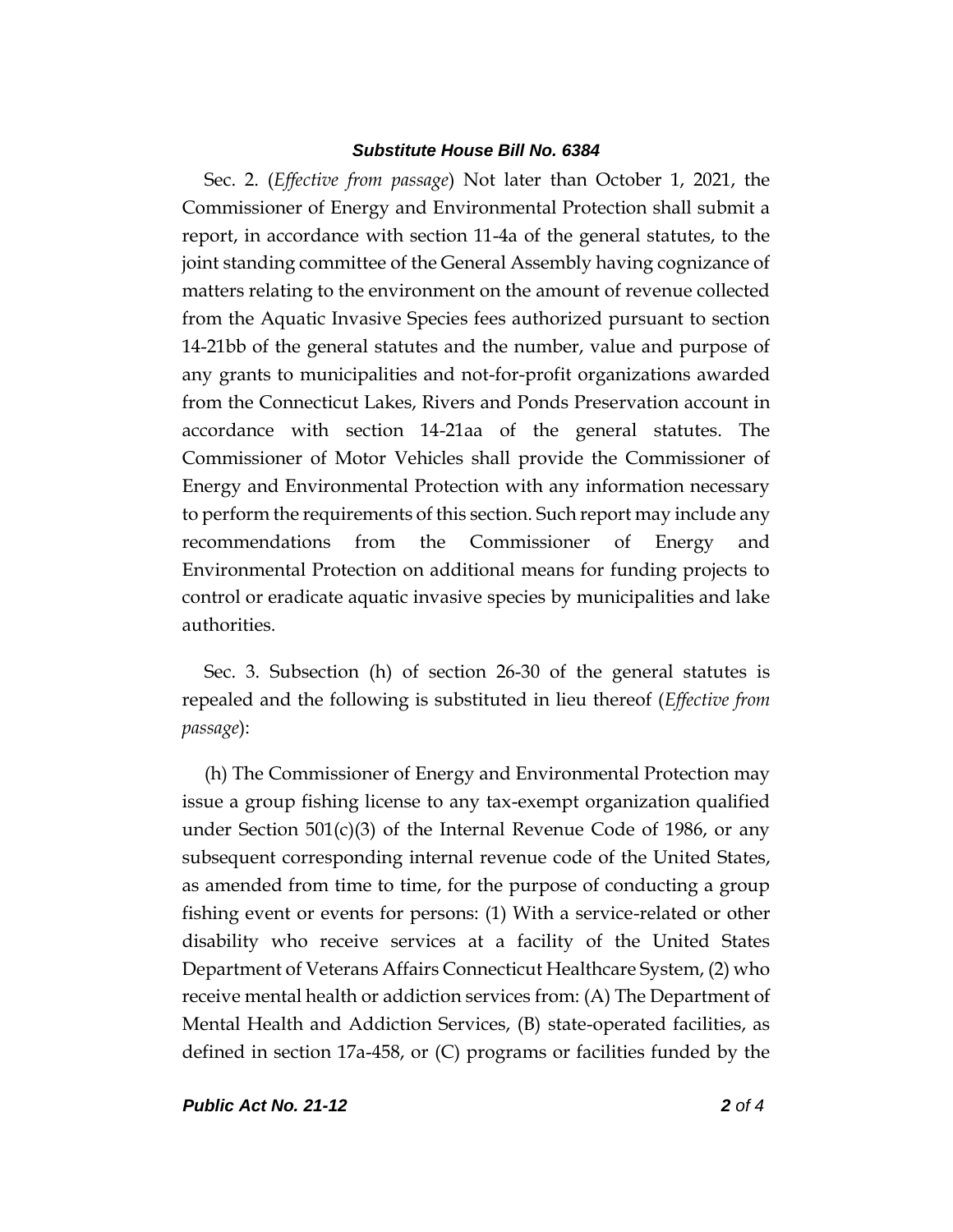Department of Mental Health and Addiction Services, as provided for in sections 17a-468b, 17a-469, 17a-673 and 17a-676, (3) with intellectual disability who receive services from the Department of Developmental Services, as provided for in section 17a-217, or from facilities licensed by the Department of Developmental Services, as provided for in section 17a-227, (4) diagnosed with autism spectrum disorder who receive services from the Department of Social Services, or (5) receiving care from the Department of Children and Families, as provided for in section 17a-94, or from programs or child-care facilities licensed pursuant to section 17a-145 or 17a-147. Any such organization shall conduct not more than fifty such events, including marine and inland water events, in any calendar year and each such event shall be limited to not more than **[**fifty**]** one hundred persons. Application for such a group fishing license shall be submitted once per calendar year on a form prescribed by the commissioner and with the necessary fee and shall provide such information as required by the commissioner. All fishing activities conducted pursuant to such group license shall be supervised by staff or volunteers of the organization conducting the event or events. Such staff or volunteers shall possess such group fishing license at the site of any such event or events. Each such staff member or volunteer shall have a license to fish. Such organization shall, not later than ten days after such group fishing event, report to the commissioner, on forms provided by the commissioner, information on the results of such event. Such information shall include, but not be limited to, the total: (A) Number of participants, (B) hours fished, (C) number of each species caught, and (D) number of each species not released. Such organization shall not charge a fee to any person that participates in any such group fishing event conducted pursuant to such group fishing license and any such group fishing event shall not be used by such organization as a fund raising event.

Sec. 4. (NEW) (*Effective from passage*) Notwithstanding any provision of title 26 of the general statutes, there shall be no closed season for sport